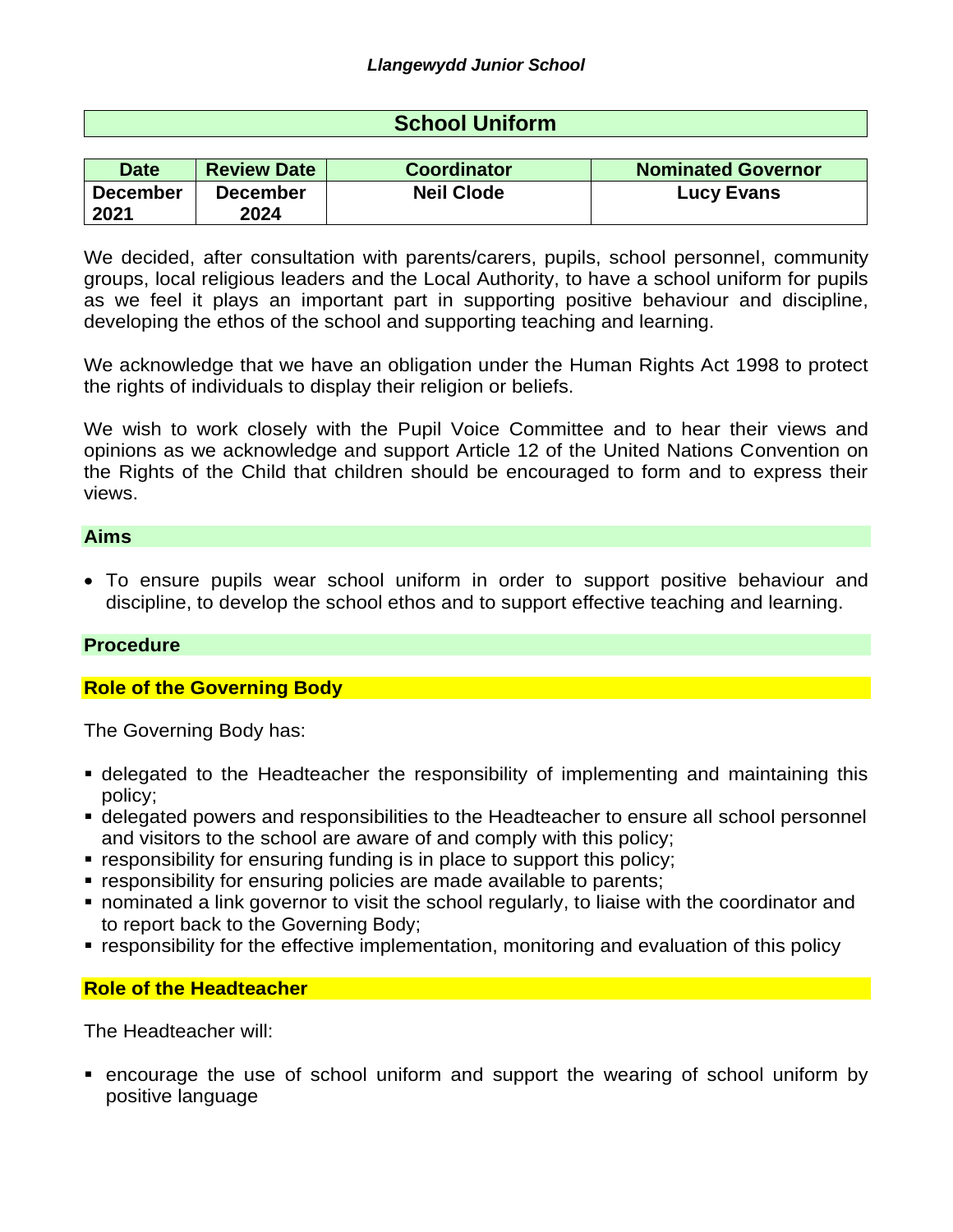- not sanction pupils who do not wear school uniform
- delegate responsibility on its endorsement to the Senior Leadership Team;
- ensure all school personnel, pupils and parents are aware of and comply with this policy;

**Role of School Personnel**

School personnel will:

comply with all the afore mentioned aspects of this policy

# **Role of Pupils**

Pupils will:

be aware of and comply with this policy

# **Role of the School Council**

The School Council will be involved in:

- **Example 1** determining this policy with the Governing Body;
- discussing improvements to this policy during the school year;
- reviewing the effectiveness of this policy with the Governing Body

# **Role of Parents**

Parents will:

- **be made aware of this policy;**
- **comply with this policy**

# **School Uniform**

 *The school uniform is a pale blue polo shirt and navy blue sweat shirt with our badge that was designed by a pupil. The boys where grey trousers and girls grey skirts.* 

# **Monitoring the Effectiveness of the Policy**

Annually the effectiveness of this policy will be reviewed, or when the need arises, and the necessary recommendations for improvement will be made to the governors.